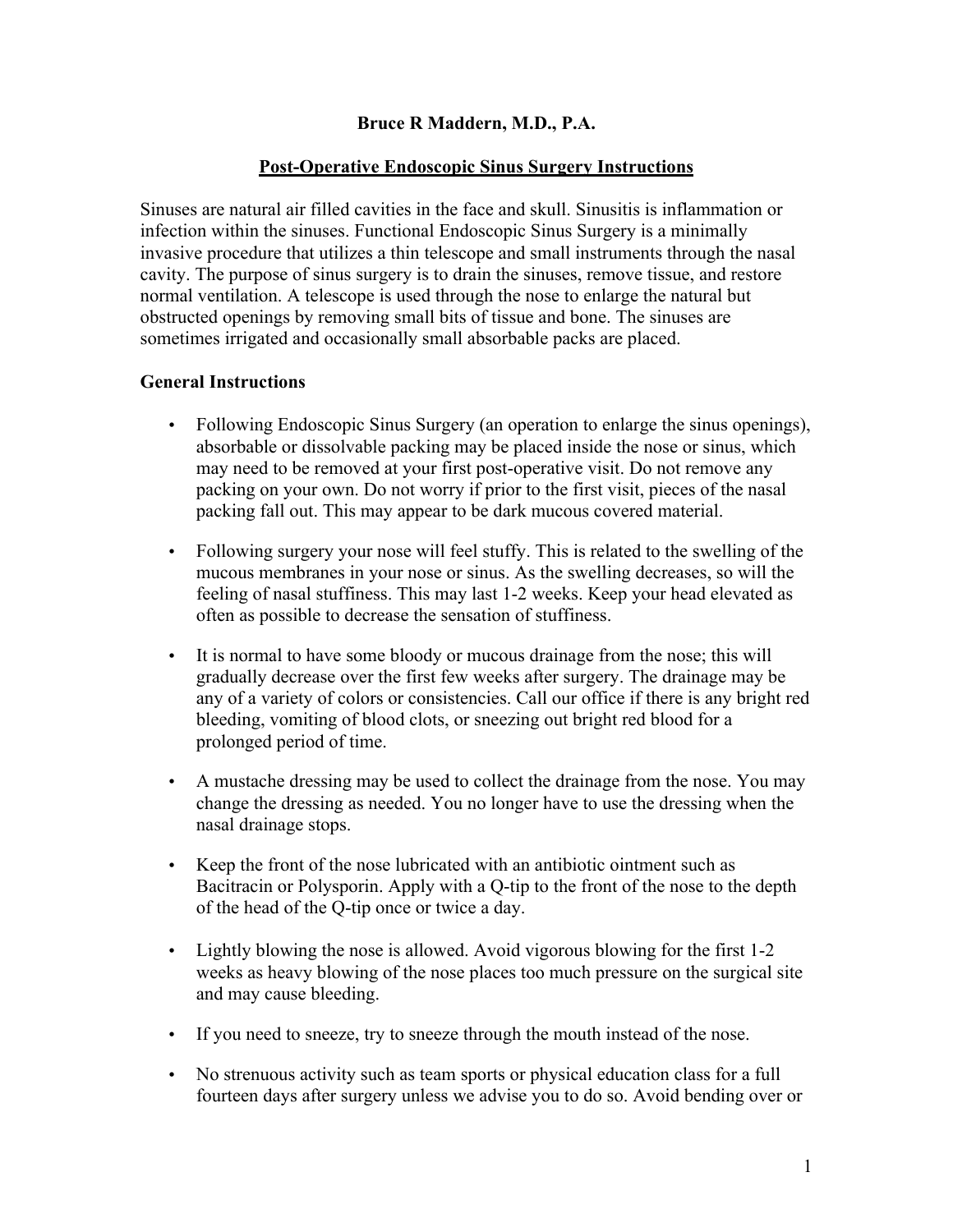heavy lifting for at least the first week following surgery. You may discuss resuming light activities at your follow up appointment with us.

# **Medications**

- Normal saline nasal sprays or saline contact lens wetting solution can be used to moisturize and irrigate the nasal passages. Administer 1-2 sprays/squirts to each nostril 3 to 4 times daily.
- Over the counter sprays oxymetazoline (Afrin®, Dristan®, Genasal®) or prescriptions sprays such as Astepro, Patanase, Nasonex, or Veramyst may be used. Specific instructions for spray medicine will be given to you to reduce the amount of bloody discharge and congestion.
- Antibiotics may be prescribed and specific instructions for use will be given to you.
- DO NOT take any ibuprofen or aspirin based products after surgery unless advised by the physician, as they increase your risk for excessive bleeding. Tylenol for pain or fever is acceptable.
- A low-grade temperature is considered normal following surgery. To manage a postoperative temperature drink a lot of fluid and acetaminophen (Tylenol) is acceptable. If your temperature remains above 101.5 F despite these measures, please call our office.

## **Nasal Irrigations**

- Your may be instructed to begin nasal saline irrigations. This is a very important part of the recovery process. You may start nasal irrigations on the day after surgery. Nasal saline helps to decrease the crusting retained in the nasal cavity, making the healing process smoother.
- Irrigations may be performed with a bulb syringe or other commercially available systems used to clear an infant's nose, and may be purchased at the drug store.
- You can either make your own nasal saline irrigation or purchase an already made solution. Several over the counter preparations are available such as Ocean Mist®, Ayr® pump spray or a high quality saline contact lens wetting solution such as Bausch  $& Lomb@$  can be purchased to irrigate the nose. Contact lens saline solution is buffered salt water made gently for the eyes, so it is less irritating and can be used safely in the nose.
- The following recipe will assist you with making your own nasal saline irrigation solution:

## o **Makes 1 pint:**

o Ingredients: 1 pint clean warm (not hot) water, 1 teaspoon baking soda, 1 teaspoon non-iodized table salt.